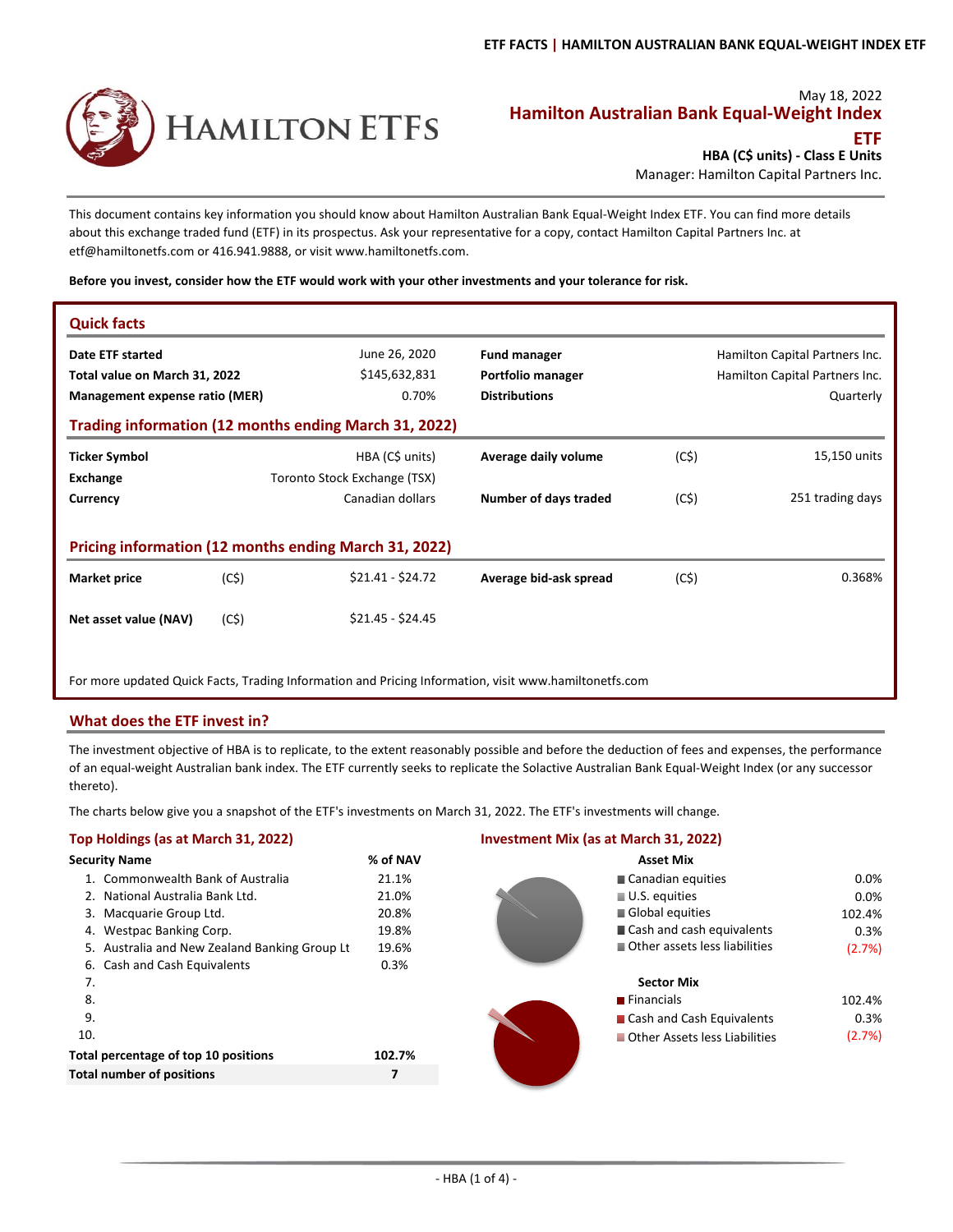# **How risky is it?**

The value of the ETF can go down as well as up. You could lose money.

One way to gauge risk is to look at how much an ETF's returns change over time. This is called "volatility".

In general, ETFs with higher volatility will have returns that change more over time. They typically have a greater chance of losing money and may have a greater chance of higher returns. ETFs with lower volatility tend to have returns that change less over time. They typically have lower returns and may have a lower chance of losing money.

## **Risk rating**

Hamilton Capital Partners Inc. has rated the volatility of this ETF as **Medium to High**.

This rating is based on how much the ETF's returns have changed from year to year. It doesn't tell you how volatile the ETF will be in the future. The rating can change over time. An ETF with a low risk rating can still lose money.

| ٠ | Low | Low to<br>Medium | Medium | Medium<br>to High | <b>High</b> |
|---|-----|------------------|--------|-------------------|-------------|
|   |     |                  |        |                   |             |

2012-2013 2014 2015 2019 2019 2019 2010

For more information about the risk rating and specific risks that can affect the ETF's returns, see the "Risk Factors" section of the ETF's prospectus.

## **No guarantees**

ETFs do not have any guarantees. You may not get back the amount of money you invest.

# **How has the ETF performed?**

This section tells you how units of the ETF have performed over the past 1 year(s).  $35\%$   $\frac{35\%}{1000}$   $\frac{32\%}{1000}$ 

Returns, which are calculated using the ETF's net asset value (NAV), are after expenses have been deducted. These expenses reduce the ETF's returns. 25% 30%

## **Year‐by‐year returns**

This chart shows how units of the ETF performed in each of the past 1 completed calendar year(s). The ETF dropped in value in 0 of the 1 year(s).

The range of returns and change from year to year can help you assess how risky the ETF has been in the past. It does not tell you how the ETF will perform in the future.

## **Best and worst 3‐month returns**

The table shows the best and worst returns for units of the ETF in a 3-month period over the past 1 full calendar year(s). The best and worst 3month returns could be higher or lower in the future. Consider how much of a loss you could afford to take in a short period of time.

0% 5% 10% 15% 20%

35%

|              | Return | 3 months ending  | If you invested \$1,000 at the beginning of the period |
|--------------|--------|------------------|--------------------------------------------------------|
| Best return  | 16.4%  | March 31, 2021   | Your investment would have risen to \$1,164            |
| Worst return | (8.0%) | January 31, 2022 | Your investment would have dropped to \$920            |

## **Average return**

As at March 31, 2022, a person who invested \$1,000 in the ETF over 1 year(s) ago now has \$1,667. This works out to an annual compound return of 33.7%.

# **Trading ETFs**

ETFs hold a basket of investments, like mutual funds, but trade on exchanges like stocks. Here are a few things to keep in mind when trading ETFs:

## **Pricing**

ETFs have two sets of prices: market price and net asset value (NAV).

## **Market price**

- ETFs are bought and sold in exchanges at the market price. The market price can change throughout the trading day. Factors like supply, demand and changes in the value of an ETF's investments can effect the market price.
- You can get price quotes any time during the trading day. Quotes have two parts: **bid** and **ask**.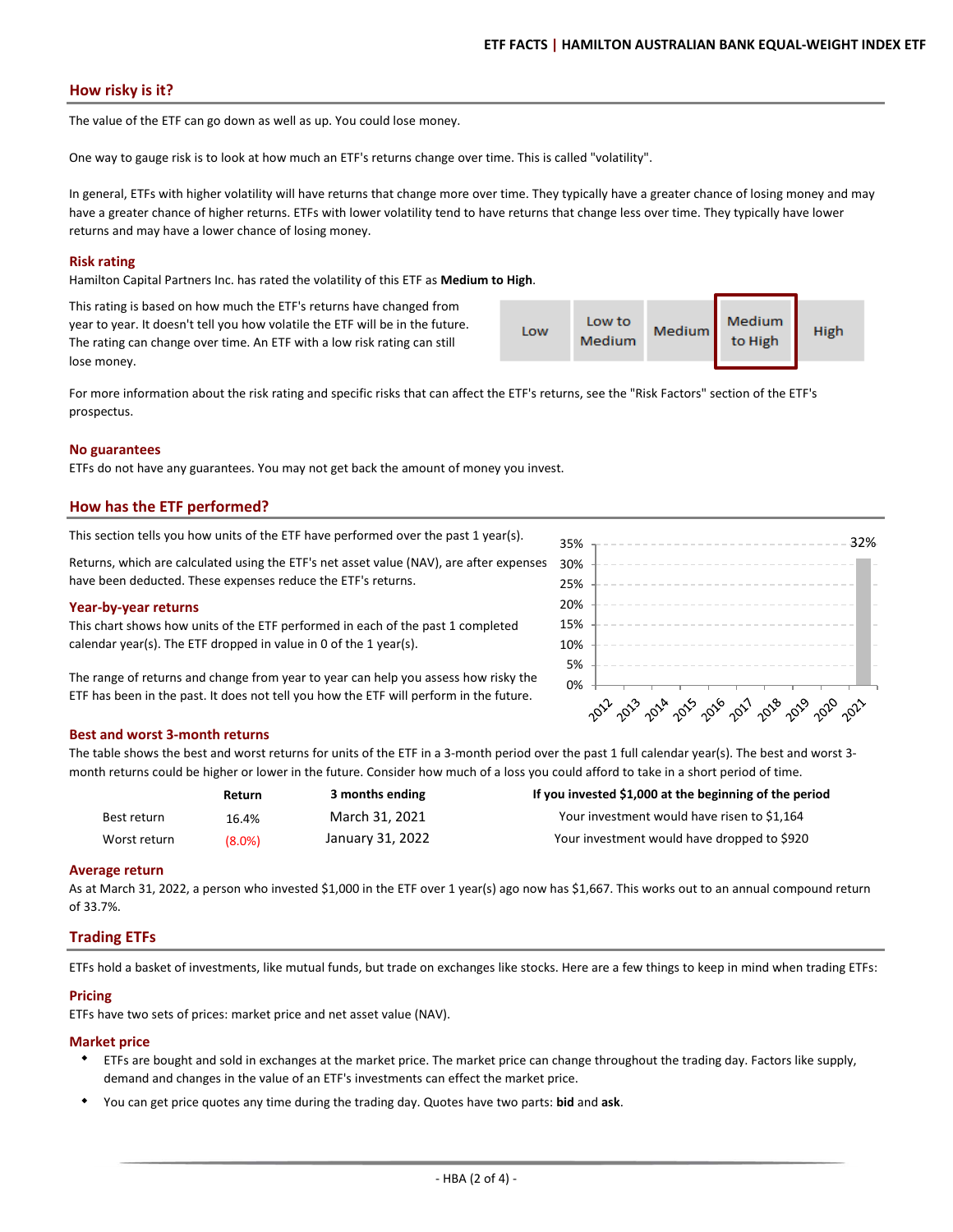- $\bullet$ The bid is the highest price a buyer is willing to pay if you want to sell your ETF units. The ask is the lowest price a seller is willing to accept if you want to buy ETF units. The difference between the two is called the "**bid‐ask spread**".
- $\bullet$ In general, a smaller bid‐ask spread means the ETF is more liquid. That means you are more likely to get the price you expect.

## **Net asset value (NAV)**

- Like mutual funds, ETFs have a NAV. It is calculated after the close of each trading day and reflects the value of an ETF's investments at that point in time.
- $\bullet$ NAV is used to calculate financial information for reporting purposes ‐ like the returns shown in this document.

## **Orders**

There are two main options for placing orders: **market orders** and **limit orders**. A market order lets you buy or sell units at the current market price. A limit order lets you set the price at which you are willing to buy or sell units.

## **Timing**

In general, market prices of ETFs can be more volatile around the start and end of the trading day. Consider using a limit order or placing a trade at another time during the trading day.

# **Who is this ETF for?**

#### **Investors who:**

- Seek long term returns consisting of dividend income with more modest long‐term capital growth
- Want exposure to an equity portfolio of Australian banks
- $\bullet$ Are comfortable with medium to high investment risk (i.e., can handle more significant ups and downs of the markets)

# **A word about tax**

In general, you'll have to pay income tax on any money you make on an ETF. How much you pay depends on the tax laws where you live and whether or not you hold the ETF in a registered plan, such as a Registered Savings Plan (RSP) or a Tax-Free Savings Account (TFSA).

Keep in mind that if you hold your ETF in a non-registered account, distributions from the ETF are included in your taxable income, whether you get them in cash or have them reinvested.

## **How much does it cost?**

This section shows the fees and expenses you could pay to buy, own and sell units of the ETF. Fees and expenses, including any trailing commissions, can vary among ETFs.

Higher commissions can influence representatives to recommend one investment over another. Ask about other ETFs and investments that may be suitable for you at a lower cost.

## **1. Brokerage commissions**

You may have to pay a commission every time you buy and sell units of the ETF. Commissions may vary by brokerage firm. Some brokerage firms may offer commission‐free ETFs or require a minimum purchase amount.

## **2. ETF expenses**

You don't pay these expenses directly. They affect you because they reduce the ETF's returns.

As of December 31, 2021, the ETF's expenses were 0.81% of its value. This equals \$8.10 for every \$1,000 invested.

|                                                                                                       | Annual rate (as a % of the ETF's value) |
|-------------------------------------------------------------------------------------------------------|-----------------------------------------|
| Management expense ratio ("MER")                                                                      | 0.70%                                   |
| This is the total of the ETF's management fee and operating expenses. Hamilton Capital waived some of |                                         |
| the ETF's expenses. If it had not done so, the MER would have been higher.                            |                                         |
| Trading expense ratio ("TER")                                                                         | 0.11%                                   |
| These are the ETF's trading costs.                                                                    |                                         |
| <b>ETF Expenses</b>                                                                                   | 0.81%                                   |